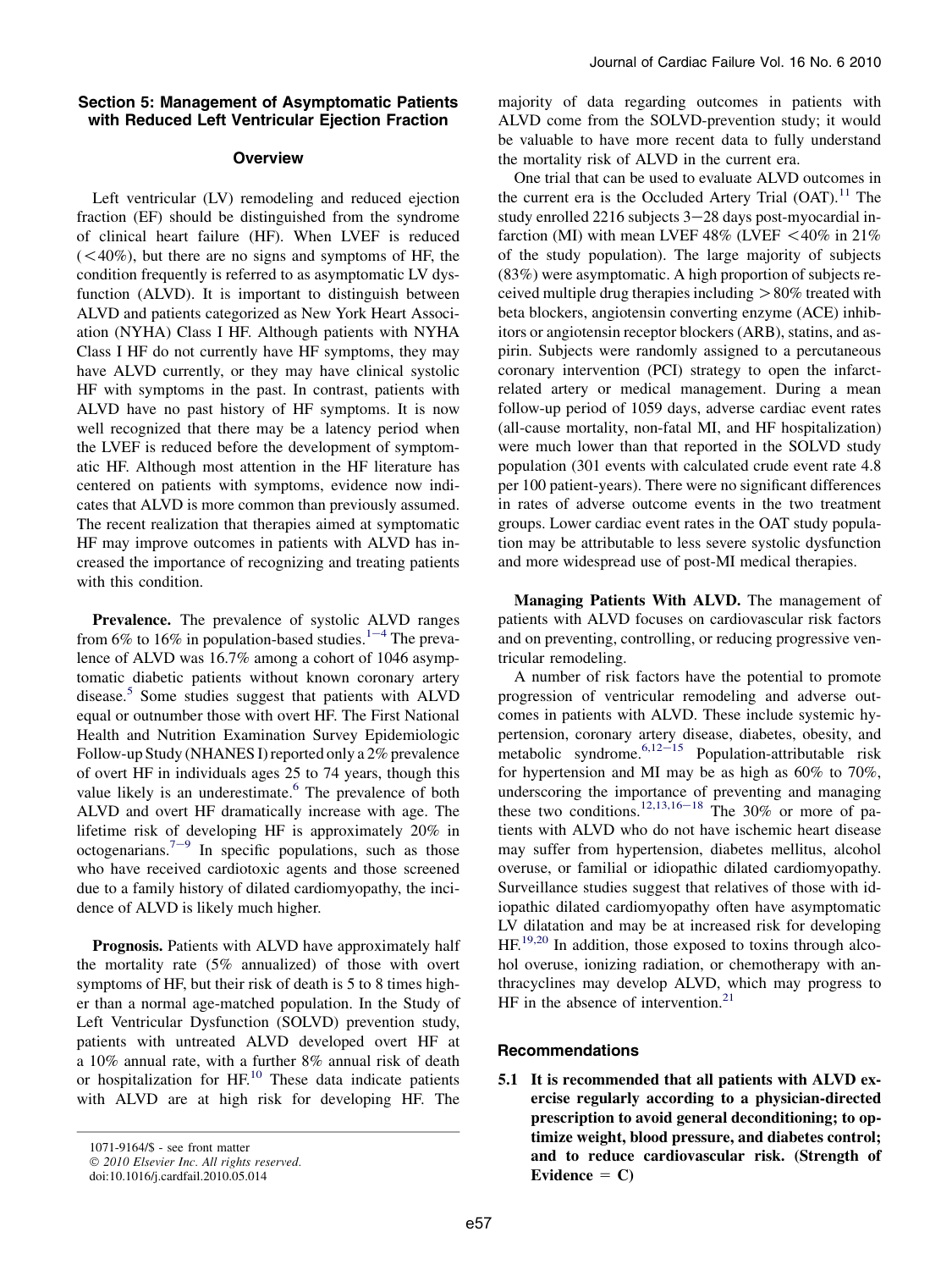- 5.2 Smoking cessation is recommended in all patients including those with ALVD. (Strength of Evidence  $=$  B)
- 5.3 Alcohol abstinence is recommended if there is current or previous history of excessive alcohol intake. (Strength of Evidence  $= C$ )
- 5.4 It is recommended that all patients with ALVD with hypertension achieve optimal blood pressure control. (Strength of Evidence  $=$  B)

## Background

Therapeutic Approaches. Cardiovascular risk factor reduction is advocated in patients with ALVD to decrease the risk of developing overt HF. Control of blood pressure and treatments that slow the progression of ischemic heart disease may have substantial benefit. (See Section 3 for more on the control of cardiovascular risk factors.)

### Recommendation

5.5 ACE inhibitor therapy is recommended for asymptomatic patients with reduced LVEF  $( $40\%$ ).$ (Strength of Evidence  $= A$ )

### **Background**

A twelve-year follow up in SOLVD demonstrated that the initial benefit of enalapril was maintained.<sup>[10](#page-2-0)</sup> Survival curve analysis has confirmed an absolute 9.2-month benefit in life expectancy conferred by 40 months of treatment with an ACE inhibitor, a benefit conferred despite the fact that nearly all patients enrolled in SOLVD went on to receive ACE inhibitors after termination of the randomized portion of the trial. The likelihood of death after 12 years in the treatment group remained fairly constant at approximately 5% annually.

A substudy of the SOLVD trial found that administration of enalapril reduced the tendency to progressive LVenlargement in patients with ALVD.<sup>[22](#page-2-0)</sup> This beneficial effect on LV remodeling, in combination with prevention of MI, most likely explains the mechanism of reduction of both cardiovascular mortality and progression to HF observed in the SOLVD Prevention trial. $23\frac{23}{25}$  Thus ACE inhibitors are indicated in patients with reduced LVEF, regardless of symptoms.

#### Recommendation

5.6 ARBs are recommended for asymptomatic patients with reduced LVEF who are intolerant of ACE inhibitors from cough or angioedema. (Strength of Evi $dence = C$ 

Routine use of the combination of ACE inhibitors and ARBs for prevention of HF is not recommended in this population. (Strength of Evidence  $= C$ )

## **Background**

Randomized clinical trials of ARBs in asymptomatic patients with LV systolic dysfunction who are intolerant of ACE inhibitors have not been conducted. Despite the absence of definitive data, based on the results of the Candesartan in Heart Failure Assessment of Reduction in Mortality and Morbidity (CHARM)-Alternative and the Valsartan Heart Failure Trial (Val-HeFT) and a variety of pathophysiologic and clinical considerations, it is reasonable to use an ARB in a patient with ALVD if the patient is intolerant to an ACE inhibitor.<sup>[26,27](#page-2-0)</sup> The addition of an ARB to an ACE inhibitor in asymptomatic patients with reduced LVEF has not been investigated.

#### Recommendation

5.7 Beta blocker therapy should be considered in asymptomatic patients with reduced LVEF. (post-MI, Strength of Evidence  $=$  B; non post-MI, Strength of Evidence  $= C$ )

### **Background**

Ischemic Heart Disease With ALVD. A strong rationale exists for the use of beta blocker therapy in the management of patients with ALVD from ischemic heart disease, based on the benefits seen in patients with cardiac dysfunction and no overt HF after acute MI. The Carvedilol Post-Infarct Survival Control in Left Ventricular Dysfunction (CAPRICORN) study examined the effects of carvedilol in asymptomatic patients with reduced LVEF after MI, with concomitant use of ACE inhibitors, aspirin, and statins in the majority of patients. Although there was no difference between the carvedilol and placebo groups in the number of patients meeting the primary endpoint of all-cause mortality or hospital admission, carvedilol use was associated with fewer deaths, as well as a reduction in the combined endpoint of death or recurrent MI, classical end points in previous studies of beta blockade after MI.[28](#page-2-0)

Beta blockade has been shown to attenuate LV remodeling in patients with ALVD. The Reversal of Ventricular Remodeling with Toprol-XL (REVERT) Trial randomized 149 patients to metoprolol succinate 50 mg, 200 mg, or placebo for 12 months. LV end-systolic volume, end-diastolic volume, and LVEF were measured at baseline and 6 and 12 months. Patients randomized to metoprolol succinate 200 mg had a significant decrease in LV end-systolic volume index and a significant increase in LVEF as compared to baseline and placebo at 12 months.<sup>[29](#page-2-0)</sup> Approximately half of the patients in REVERT had a non-ischemic HF etiology.

Nonischemic Heart Disease With ALVD. No trial has specifically examined the effect of beta blockers on mortality in asymptomatic patients with reduced LVEF but no recent MI. Given the consistency of benefit observed with beta blockers across symptomatic populations, with and without ischemic heart disease, and in patients with prior MI, regardless of HF symptoms, it is reasonable to recommend use of these agents in asymptomatic patients with reduced LVEF in the absence of identifiable ischemic heart disease. See more about beta blockers in Section 7.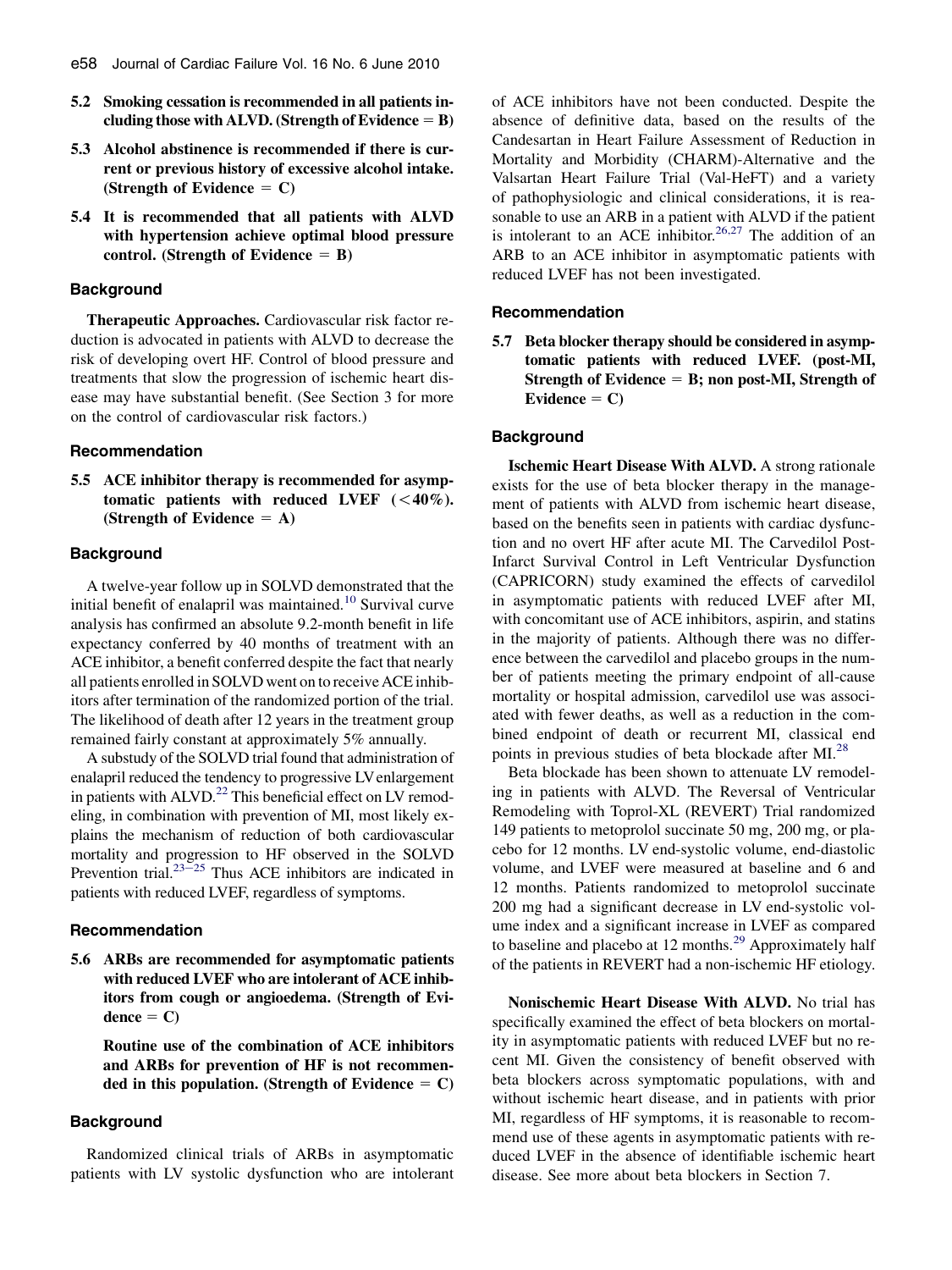<span id="page-2-0"></span>Aldosterone Antagonists in Patients With ALVD. Although aldosterone antagonists have been demonstrated to decrease morbidity and mortality in patients with moderate to severe symptoms of HF and reduced LVEF, there are currently no substantial data to suggest that these agents should be recommended as treatment for patients with ALVD. Studies are ongoing to determine the potential of aldosterone antagonists to impact the process of remodeling.

## Device Therapies in Patients With ALVD

Cardiac resynchronization therapy (CRT) in patients with ALVD has not been investigated in a large clinical trial. Two trials, the Resynchronization Reverses Remodeling in systolic Left Ventricular Dysfunction  $(REVERSE)^{30}$  $(REVERSE)^{30}$  $(REVERSE)^{30}$ and the Multicenter Automatic Defibrillator Implantation Trial with Cardiac Resynchronization Therapy (MADIT- $CRT$ <sup>[31](#page-3-0)</sup> have studied CRT in patients with NYHA class I and II HF. Further research in a true ALVD population is needed to evaluate the efficacy of CRT in this setting.

#### **References**

- 1. Lee ET, Cowan LD, Welty TK, Sievers M, Howard WJ, Oopik A, et al. All-cause mortality and cardiovascular disease mortality in three American Indian populations, aged 45-74 years, 1984-1988. The Strong Heart Study. Am J Epidemiol 1998;147:995-1008.
- 2. McDonagh TA, Morrison CE, Lawrence A, Ford I, Tunstall-Pedoe H, McMurray JJ, et al. Symptomatic and asymptomatic left-ventricular systolic dysfunction in an urban population. Lancet 1997;350:829-33.
- 3. Mosterd A, Hoes AW, de Bruyne MC, Deckers JW, Linker DT, Hofman A, et al. Prevalence of heart failure and left ventricular dysfunction in the general population; The Rotterdam Study. Eur Heart J 1999;20:447-55.
- 4. Redfield MM, Jacobsen SJ, Burnett JC Jr, Mahoney DW, Bailey KR, Rodeheffer RJ. Burden of systolic and diastolic ventricular dysfunction in the community: appreciating the scope of the heart failure epidemic. JAMA 2003;289:194-202.
- 5. Chareonthaitawee P, Sorajja P, Rajagopalan N, Miller TD, Hodge DO, Frye RL, et al. Prevalence and prognosis of left ventricular systolic dysfunction in asymptomatic diabetic patients without known coronary artery disease referred for stress single-photon emission computed tomography and assessment of left ventricular function. Am Heart J 2007;154:567-74.
- 6. He J, Ogden LG, Bazzano LA, Vupputuri S, Loria C, Whelton PK. Risk factors for congestive heart failure in US men and women: NHANES I epidemiologic follow-up study. Arch Intern Med 2001; 161:996-1002.
- 7. Ho KK, Pinsky JL, Kannel WB, Levy D. The epidemiology of heart failure: the Framingham Study. J Am Coll Cardiol 1993;22:6A-13A.
- 8. Lloyd-Jones DM, Larson MG, Leip EP, Beiser A, D'Agostino RB, Kannel WB, et al. Lifetime risk for developing congestive heart failure: the Framingham Heart Study. Circulation 2002;106:3068-72.
- 9. Remes J, Reunanen A, Aromaa A, Pyorala K. Incidence of heart failure in eastern Finland: a population-based surveillance study. Eur Heart J 1992;13:588-93.
- 10. Jong P, Yusuf S, Rousseau MF, Ahn SA, Bangdiwala SI. Effect of enalapril on 12-year survival andlife expectancy in patients withleft ventricular systolic dysfunction: a follow-up study. Lancet 2003;361:1843-8.
- 11. Hochman JS, Lamas GA, Buller CE, Dzavik V, Reynolds HR, Abramsky SJ, et al. Coronary intervention for persistent occlusion after myocardial infarction. N Engl J Med 2006;355:2395-407.
- 12. Kenchaiah S, Evans JC, Levy D, Wilson PW, Benjamin EJ, Larson MG, et al. Obesity and the risk of heart failure. N Engl J Med 2002;347:  $305 - 13$ .
- 13. Levy D, Larson MG, Vasan RS, Kannel WB, Ho KK. The progression from hypertension to congestive heart failure. JAMA 1996;275:  $1557 - 62.$
- 14. UK Prospective Diabetes Study Group. Tight blood pressure control and risk of macrovascular and microvascular complications in type 2 diabetes: UKPDS 38. BMJ 1998;317:703-13.
- 15. Wilhelmsen L, Rosengren A, Eriksson H, Lappas G. Heart failure in the general population of men-morbidity, risk factors and prognosis. J Intern Med 2001;249:253-61.
- 16. Haider AW, Larson MG, Franklin SS, Levy D. Systolic blood pressure, diastolic blood pressure, and pulse pressure as predictors of risk for congestive heart failure in the Framingham Heart Study. Ann Intern Med 2003:138:10-6.
- 17. Kannel WB, Castelli WP, McNamara PM, McKee PA, Feinleib M. Role of blood pressure in the development of congestive heart failure. The Framingham study. N Engl J Med  $1972;287:781-7$ .
- 18. Kannel WB, Hjortland M, Castelli WP. Role of diabetes in congestive heart failure: the Framingham study. Am J Cardiol 1974;34:29-34.
- 19. Mahon NG, Murphy RT, MacRae CA, Caforio AL, Elliott PM, McKenna WJ. Echocardiographic evaluation in asymptomatic relatives of patients with dilated cardiomyopathy reveals preclinical disease. Ann Intern Med 2005;143:108-15.
- 20. Michels VV, Moll PP, Miller FA, Tajik AJ, Chu JS, Driscoll DJ, et al. The frequency of familial dilated cardiomyopathy in a series of patients with idiopathic dilated cardiomyopathy. N Engl J Med 1992;326:77-82.
- 21. Seymour L, Bramwell V, Moran LA. Use of dexrazoxane as a cardioprotectant in patients receiving doxorubicin or epirubicin chemotherapy for the treatment of cancer. The Provincial Systemic Treatment Disease Site Group. Cancer Prev Control 1999;3:145-59.
- 22. Konstam MA, Kronenberg MW, Rousseau MF, Udelson JE, Melin J, Stewart D, et al. Effects of the angiotensin converting enzyme inhibitor enalapril on the long-term progression of left ventricular dilatation in patients with asymptomatic systolic dysfunction. SOLVD (Studies of Left Ventricular Dysfunction) Investigators. Circulation 1993;88:  $2277 - 83$ .
- 23. Pouleur H, Rousseau MF, van EC, Melin J, Youngblood M, Yusuf S. Cardiac mechanics during development of heart failure. SOLVD Investigators. Circulation 1993;87:IV14-20.
- 24. Pouleur HG, Konstam MA, Udelson JE, Rousseau MF. Changes in ventricular volume, wall thickness and wall stress during progression of left ventricular dysfunction. The SOLVD Investigators. J Am Coll Cardiol 1993;22:43A-8A.
- 25. Quinones MA, Greenberg BH, Kopelen HA, Koilpillai C, Limacher MC, Shindler DM, et al. Echocardiographic predictors of clinical outcome in patients with left ventricular dysfunction enrolled in the SOLVD registry and trials: significance of left ventricular hypertrophy. Studies of Left Ventricular Dysfunction. J Am Coll Cardiol 2000;35:1237-44.
- 26. Granger CB, McMurray JJ, Yusuf S, Held P, Michelson EL, Olofsson B, et al. Effects of candesartan in patients with chronic heart failure and reduced left-ventricular systolic function intolerant to angiotensin-converting-enzyme inhibitors: the CHARM-Alternative trial. Lancet 2003;362:772-6.
- 27. Maggioni AP, Anand I, Gottlieb SO, Latini R, Tognoni G, Cohn JN. Effects of valsartan on morbidity and mortality in patients with heart failure not receiving angiotensin-converting enzyme inhibitors. J Am Coll Cardiol 2002;40:1414-21.
- 28. Dargie HJ. Effect of carvedilol on outcome after myocardial infarction in patients with left-ventricular dysfunction: the CAPRICORN randomised trial. Lancet 2001;357:1385-90.
- 29. Colucci WS, Kolias TJ, Adams KF, Armstrong WF, Ghali JK, Gottlieb SS, et al. Metoprolol reverses left ventricular remodeling in patients with asymptomatic systolic dysfunction: the REversal of VEntricular Remodeling with Toprol-XL (REVERT) trial. Circulation 2007;116:49-56.